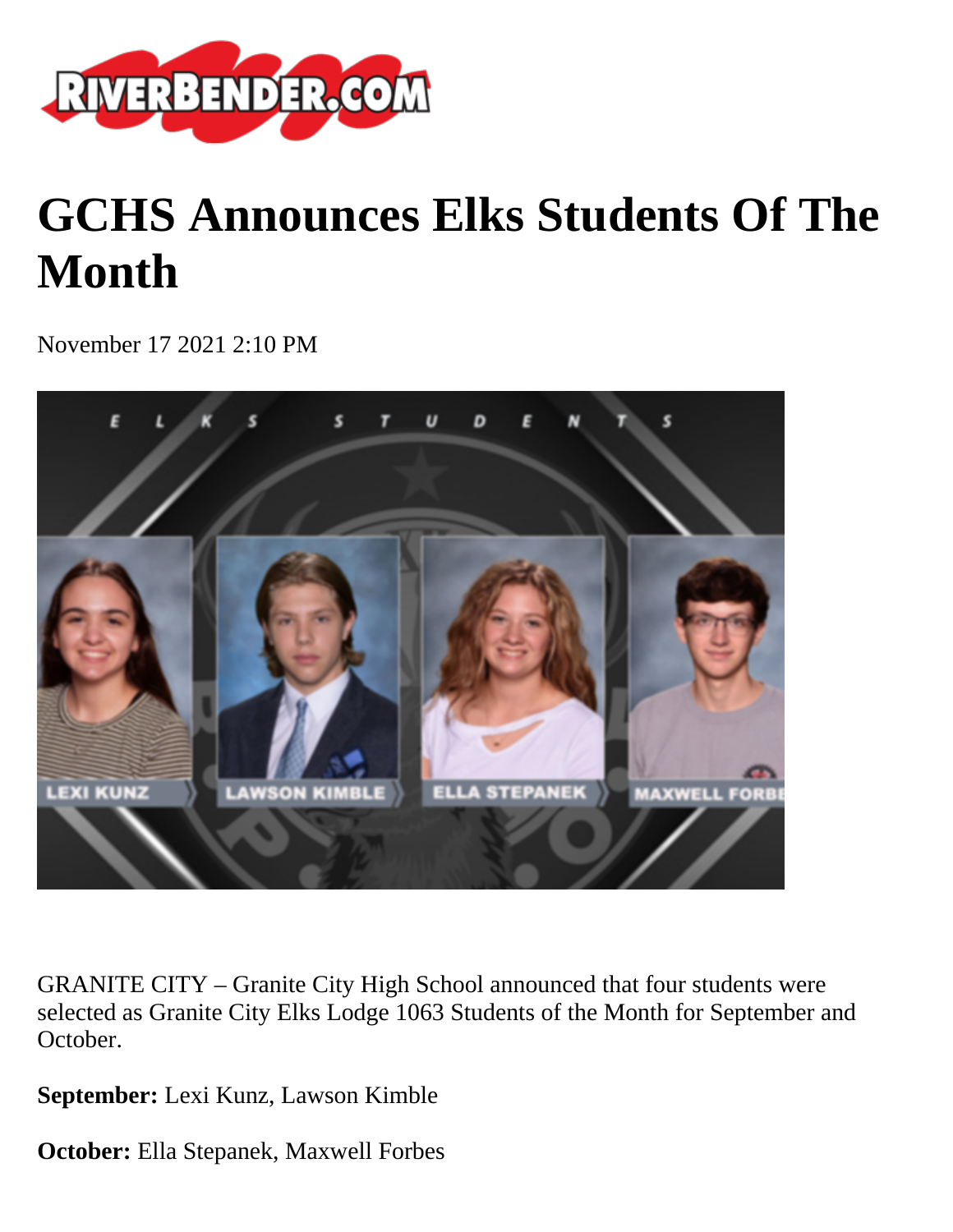The Elks Student of the Month Program is designed to recognize outstanding young men and women for achievements in school and community life-fine arts, hobbies, athletics, church, school, club and community service, industry and farming.

Nominees are judged on multiple achievements including leadership skills, good moral character, community involvement, extracurricular activities, honors and award and scholastic ability.

Each student receives a \$100 U.S. savings bond and an Elks certificate of achievement.

## **LEXI KUNZ**

Member of Marching Warriors, Wind Ensemble, Jazz Band and Pep Band ... Illinois State Scholar ... Two-time ILMEA All-State Honors Band ... Member of National Honor Society, Renaissance Club, Science Club and Varsity Club ... Four-year Honor Roll and Secondary Honors ... Renaissance Top-10 Award ... Marching Warriors Front Ensemble Section Leader ... Daughter of Terri Kunz.

## **LAWSON KIMBLE**

Captain of GCHS Hockey and Volleyball Team ... Member of E-Sports, Hockey Club, International Thespian Club, International Thespian Society, National Honor Society, Renaissance Club, Saturday Scholars and Student Council ... Vice President of International Thespian Society ... Volunteer at Holy Family and Totus Totus ... 2021 GCHS Homecoming Court ... Son of Darin and Melissa Kimble.

### **ELLA STEPANEK**

Earned seven varsity letters in basketball and volleyball ... Volleyball team captain ... Member of Hockey Club, Renaissance Club, National Honor Society, Science Club, Spirit Club, Student Council and Varsity Club ... Four-year Secondary Honors ... Volunteer at Billie's Kids Christmas and Purple Stride Pancreatic Cancer Walk ... Renaissance Top-10 Award ... Illini Girls State Award ... Son of Paul and Sarah Stepanek.

### **MAXWELL FORBES**

GCHS ESports Founder ... GCHS ESports and Robotics Captain ... GCSD9 School Board Student Body Representative ... Illinois State Scholar ... Madison County CTE Student of the Year ... Member of National Honor Society and Granite High World Video Production Team ... Volunteer for GCHS STEM Trailer design ... Son of Brian and Michelle Forbes.